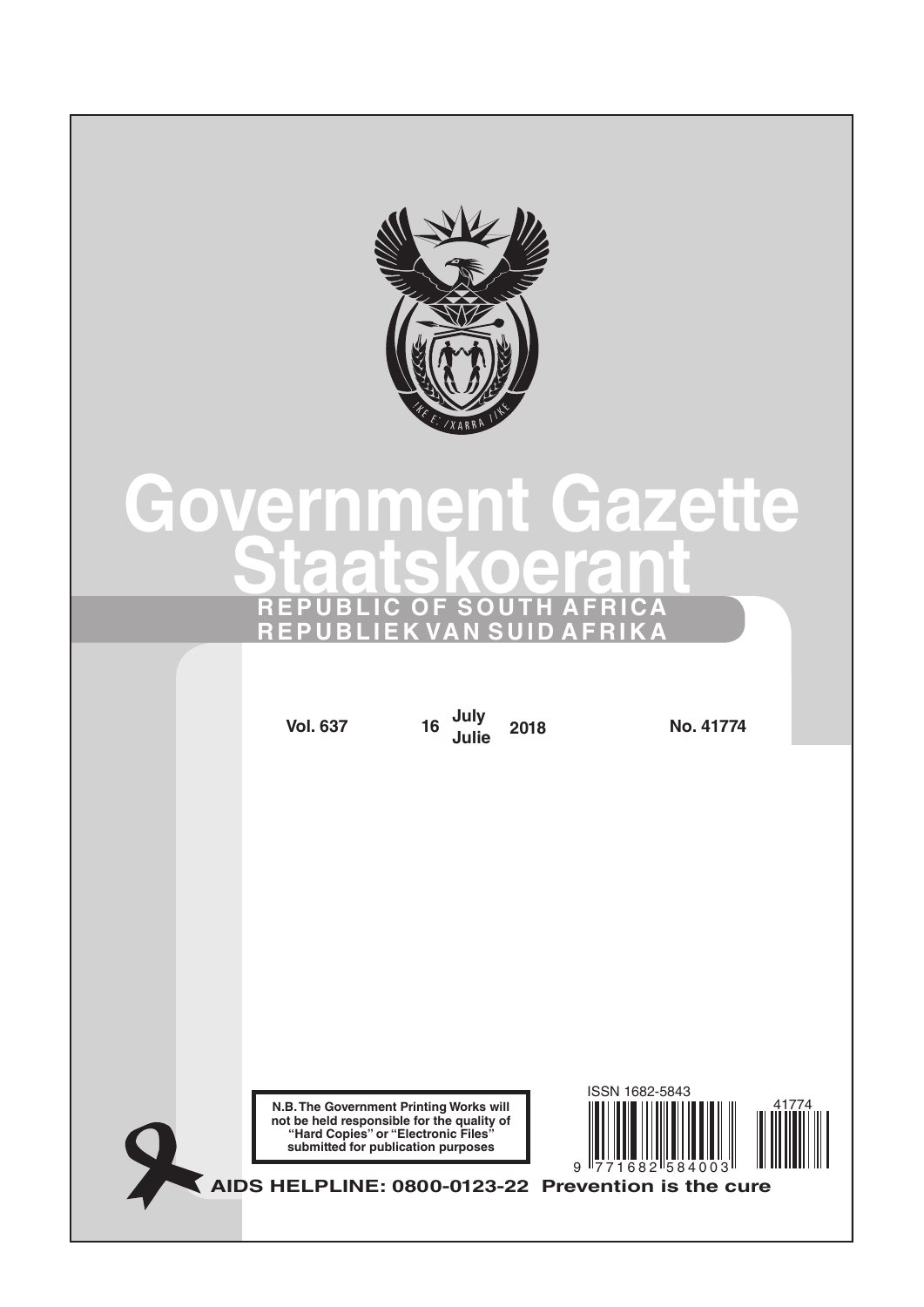This gazette is also available free online at **www.gpwonline.co.za**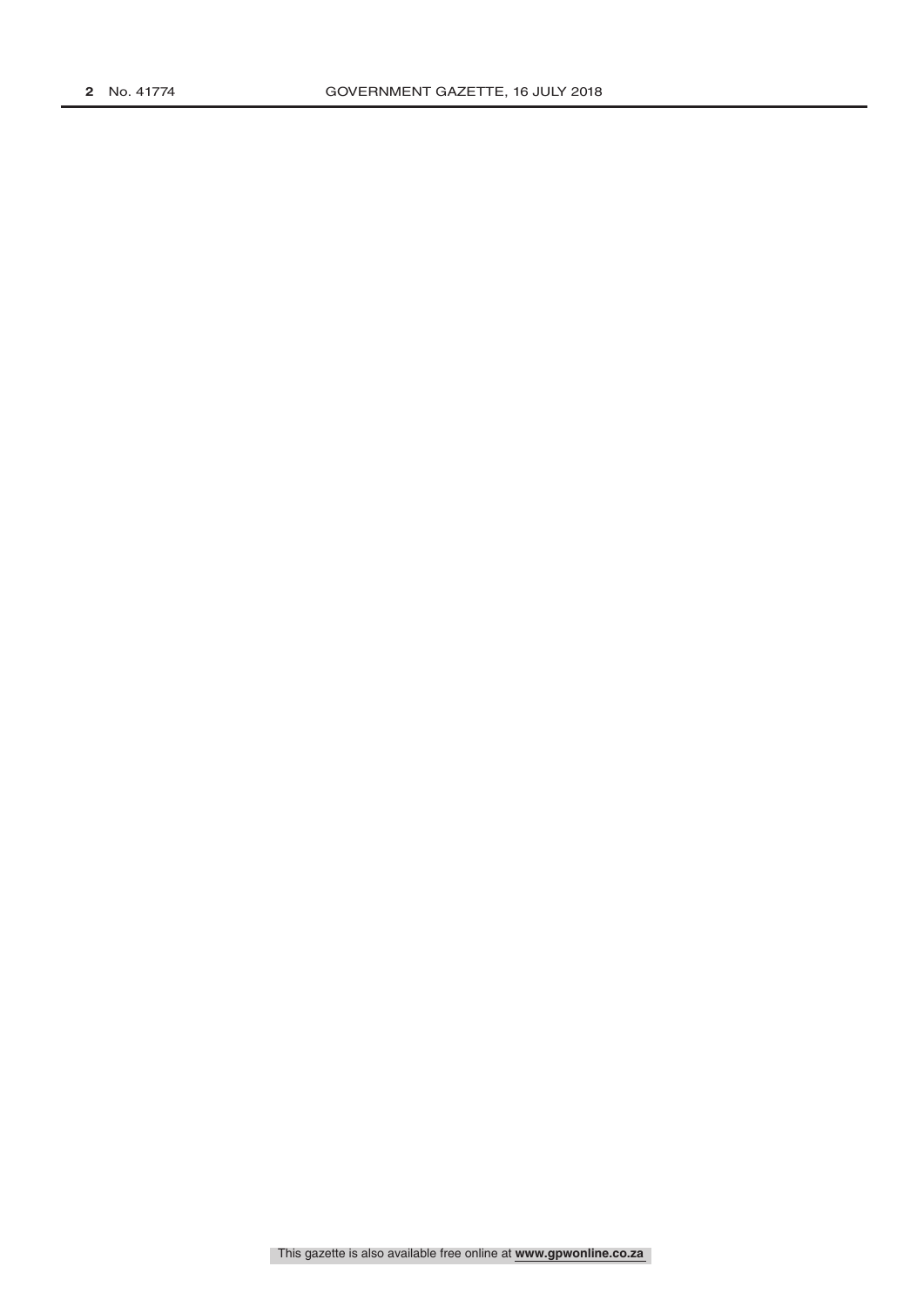*Page Gazette*

*No.*

#### **IMPORTANT NOTICE:**

**The GovernmenT PrinTinG Works Will noT be held resPonsible for any errors ThaT miGhT occur due To The submission of incomPleTe / incorrecT / illeGible coPy.**

**no fuTure queries Will be handled in connecTion WiTh The above.**

#### **Contents**

*No. No.*

#### General Notices • Algemene Kennisgewings

**Parliament of the Republic of South Africa/ Parlement van die Republiek van Suid-Afrika**

| 397 | Commissions Act (8/1947): Commission of Inquiry into State Capture: Republic of South Africa: Rules Governing    |       |   |
|-----|------------------------------------------------------------------------------------------------------------------|-------|---|
|     | Proceedings of The Judicial Commission of Inquiry into Allegations of State Capture, Corruption and Fraud in the |       |   |
|     |                                                                                                                  | 41774 | 4 |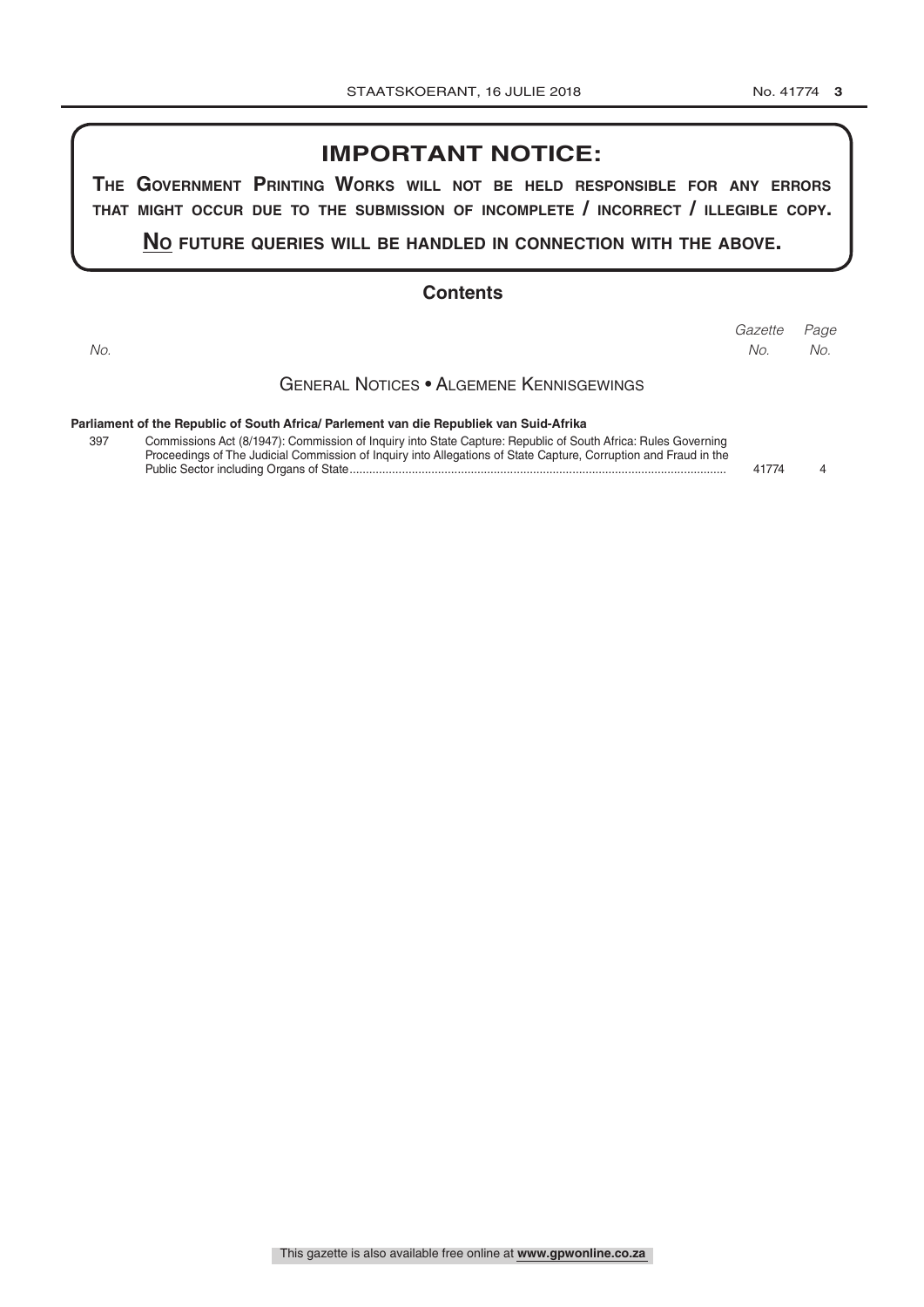### General Notices • Algemene Kennisgewings

#### **PARLIAMENT OF THE REPUBLIC OF SOUTH AFRICA NOTICE 397 OF 2018**



#### **REPUBLIC OF SOUTH AFRICA**

#### **RULES GOVERNING PROCEEDINGS**

**OF**

**THE JUDICIAL COMMISSION OF INQUIRY INTO ALLEGATIONS OF STATE CAPTURE, CORRUPTION AND FRAUD IN THE PUBLIC SECTOR INCLUDING ORGANS OF STATE**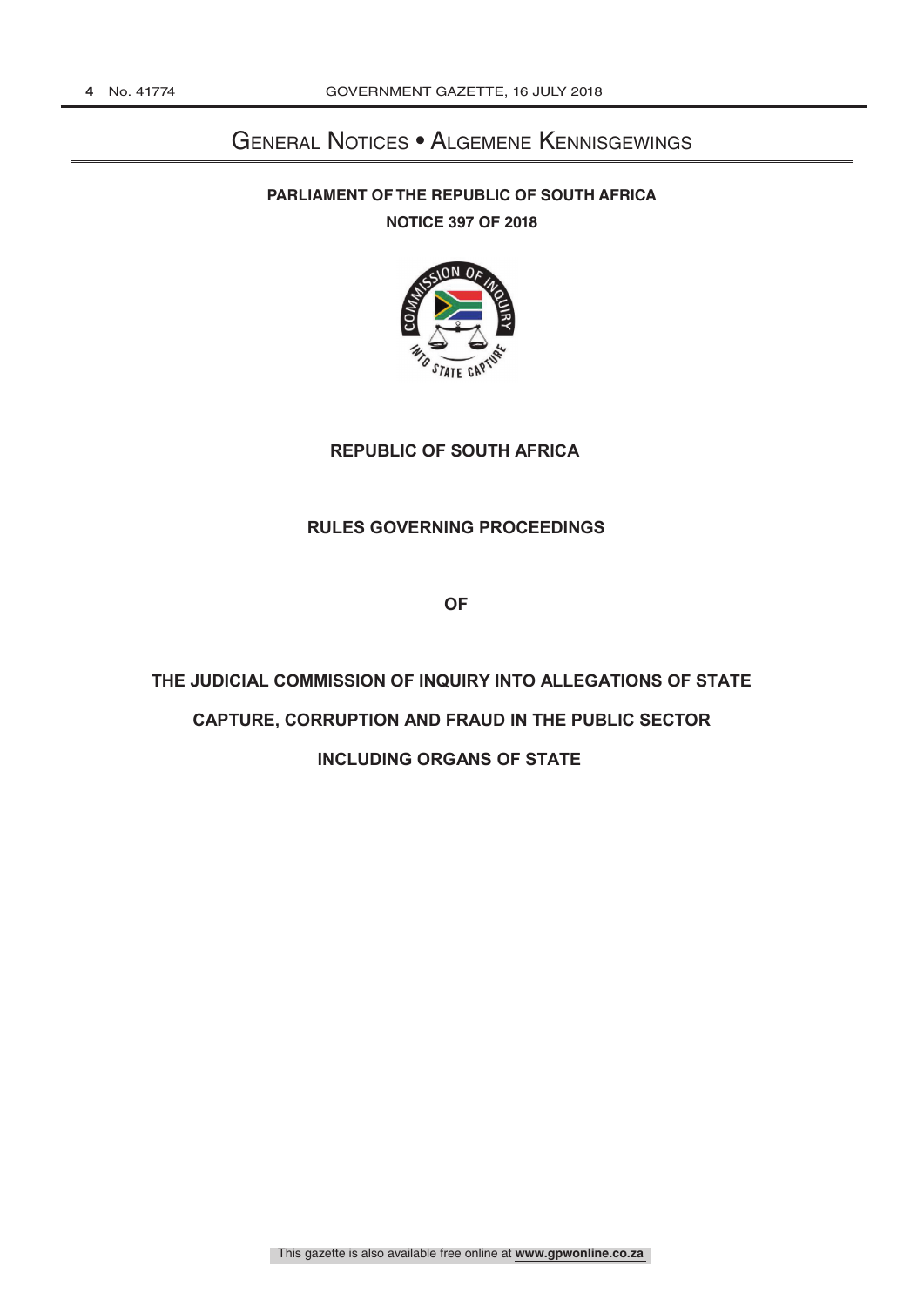#### **Introduction**

-

The Judicial Commission of Inquiry Into State Capture, Corruption and Fraud In the Public Sector Including Organs of State (Commission) was appointed by the President of the Republic of South Africa in terms of section 84(2)(f) of the Constitution of the Republic of South Africa by way of Proclamation No 3 of 2018 published in the Government Gazette of 25 January 2018 (Government No 41436). The terms of reference of the Commission appear as a Schedule to the Proclamation. In terms of section 1 of the Commissions Act, 1947 (Act No 8 of 1947), the President declared the provisions of that Act applicable with reference to the Commission and made regulations applicable to the Commission**. 1**

Regulation 13 of the Regulations confers on the Commission the power to determine its own procedures.2 The Commission has determined the Rules set out herein as the Rules that govern its procedures. The proceedings of the Commission will be conducted in accordance with the Constitution, the Commissions Act 8 of 1947, the Commission's Terms of Reference, the Regulations, any other applicable law and these Rules.

<sup>&</sup>lt;sup>1</sup> The Regulations appear as a Schedule in Government Notice 41436.

<sup>&</sup>lt;sup>2</sup> The Regulations were published in the Government Gazette of 9 February 2018 by way of Government Notice No. 41436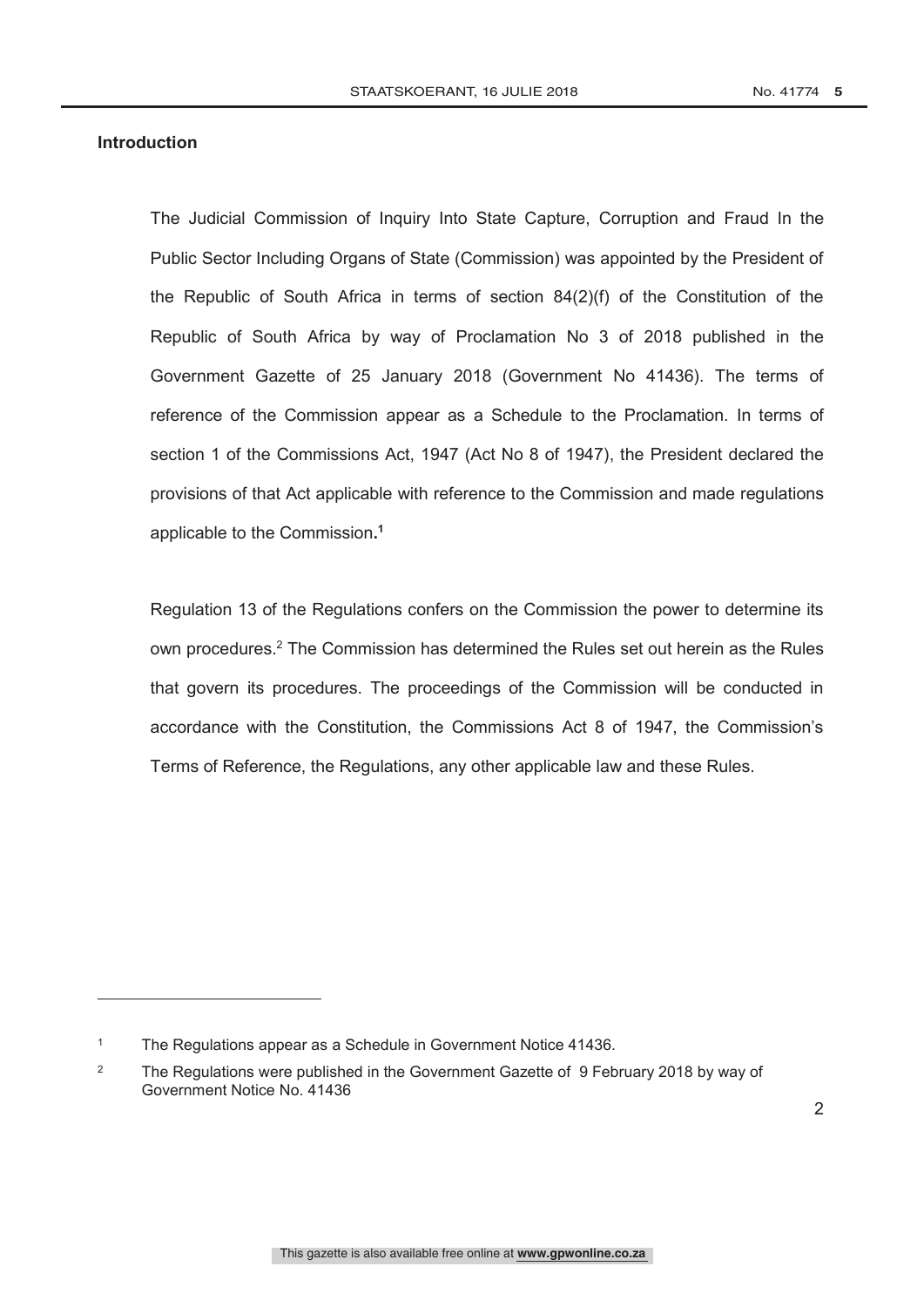#### **1. Definitions**

Unless otherwise stated or the context indicates otherwise, in these Rules-

- 1.1. "Act" means the Commissions Act 8 of 1947;
- 1.2. "Chairperson" means Deputy Chief Justice Zondo in his capacity as Chairperson of the Commission;
- 1.3. "Commission" means the Judicial Commission of Inquiry Into Allegations of State Capture, Corruption and Fraud In the Public Sector Including Organs of State, as constituted by the President of Republic of South Africa in terms of Government Gazette Notices 41403 dated 25 January 2018 and No. 41436 on 9 February 2018;
- 1.4. "Commission's Legal Team" means the team of lawyers appointed by the Chairperson to assist the Commission in the investigation and with the presentation of evidence and arguments before the Commission in regard to the matters referred to in the Terms of Reference;
- 1.5. "Constitution" means the Constitution of the Republic of South Africa,1996.
- 1.6. "Evidence" includes but is not limited to any document, affidavit, video, sound recording or oral testimony submitted to the Commission;
- 1.7. "legal representative" means a practising advocate or attorney;
- 1.8. "Person" includes both a natural and a juristic person;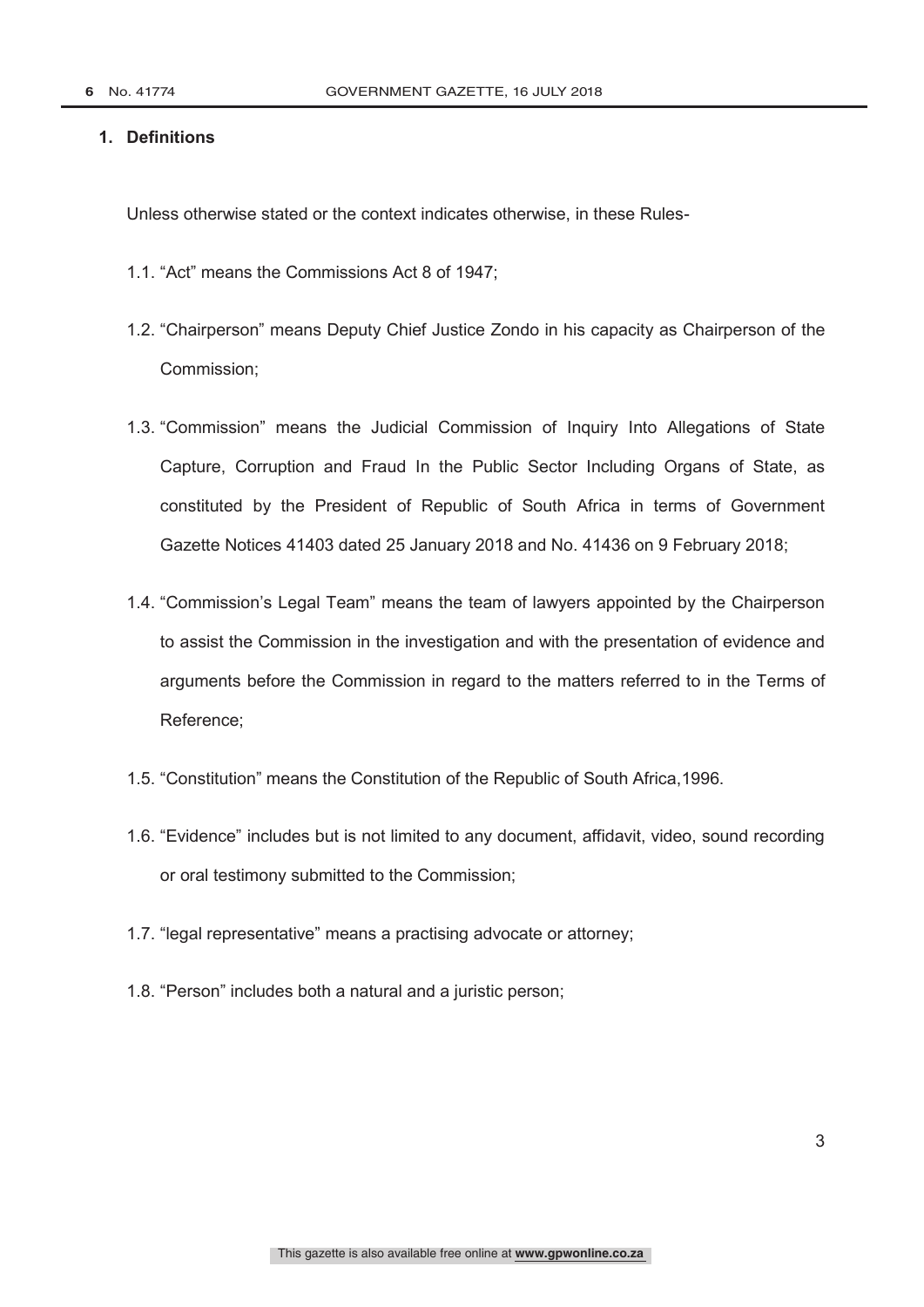- 1.9. "Personal information" means all information of a personal and private nature pertaining to an individual including but not limited to private addresses, private telephone numbers, private family information and details of medical conditions.
- 1.10. "Regulations" mean the regulations of the Commission published in the Schedule to Proclamation No. 105 published in Government Gazette No. 41436 (as amended).
- 1.11. "Rules" means these rules as amended from time to time
- 1.12. "Secretary of the Commission" or "Secretary" means the person appointed by the Chairperson as Secretary of the Commission.
- 1.13. "Terms of Reference" mean the terms of reference of the Commission published in the schedule to Proclamation No. 3 in Government Gazette No. 41403 dated 25 January 2018.

#### **2. Commission to keep the public informed**

2.1. The Commission must regularly inform the public of the matters to be covered at its hearings by publishing relevant information on its website.

## **3. Witnesses presented by the Commission's Legal Team and implicated persons and their evidence**

3.1. Subject to anything to the contrary contained in these Rules or to the Chairperson's directions in regard to any specific witness, the Commission's Legal Team bears the overall responsibility to present the evidence of witnesses to the Commission.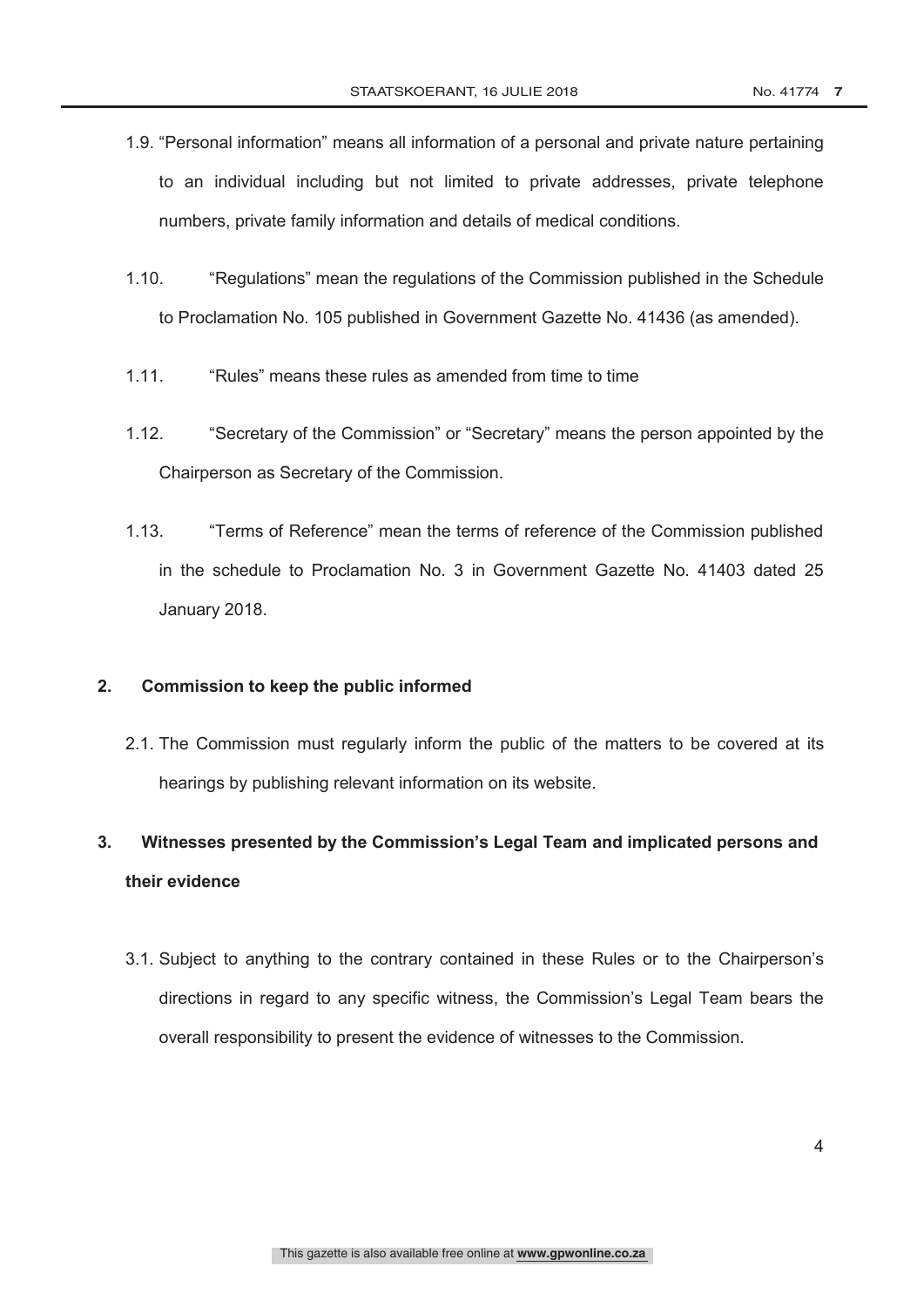- 3.2. A member of the Commission's Legal Team may put questions to a witness whose evidence is presented to the Commission by the Commission's Legal Team including questions aimed at assisting the Commission in assessing the truthfulness of the evidence of a witness. Subject to the directions of the Chairperson, the Commission's Legal Team may ask leading questions.
- 3.3. If the Commission's Legal Team intends to present to the Commission a witness, whose evidence implicates or may implicate another person, it must, through the Secretary of the Commission, notify that person ("*implicated person*") in writing within a reasonable time before the witness gives evidence:
	- 3.3.1. that he or she is, or may be, implicated by the witness's evidence;
	- 3.3.2. in what way he or she is, or may be, implicated and furnish him or her with the witness's statement or relevant portions of the statement;
	- 3.3.3. of the date when and the venue where the witness will give the evidence;
	- 3.3.4. that he or she may attend the hearing at which the witness gives evidence;
	- 3.3.5. that he or she may be assisted by a legal representative when the witness gives evidence;
	- 3.3.6. that, if he or she wishes:
		- 3.3.6.1. to give evidence himself or herself;
		- 3.3.6.2. to call any witness to give evidence on his or her behalf: or
		- 3.3.6.3. to cross-examine the witness;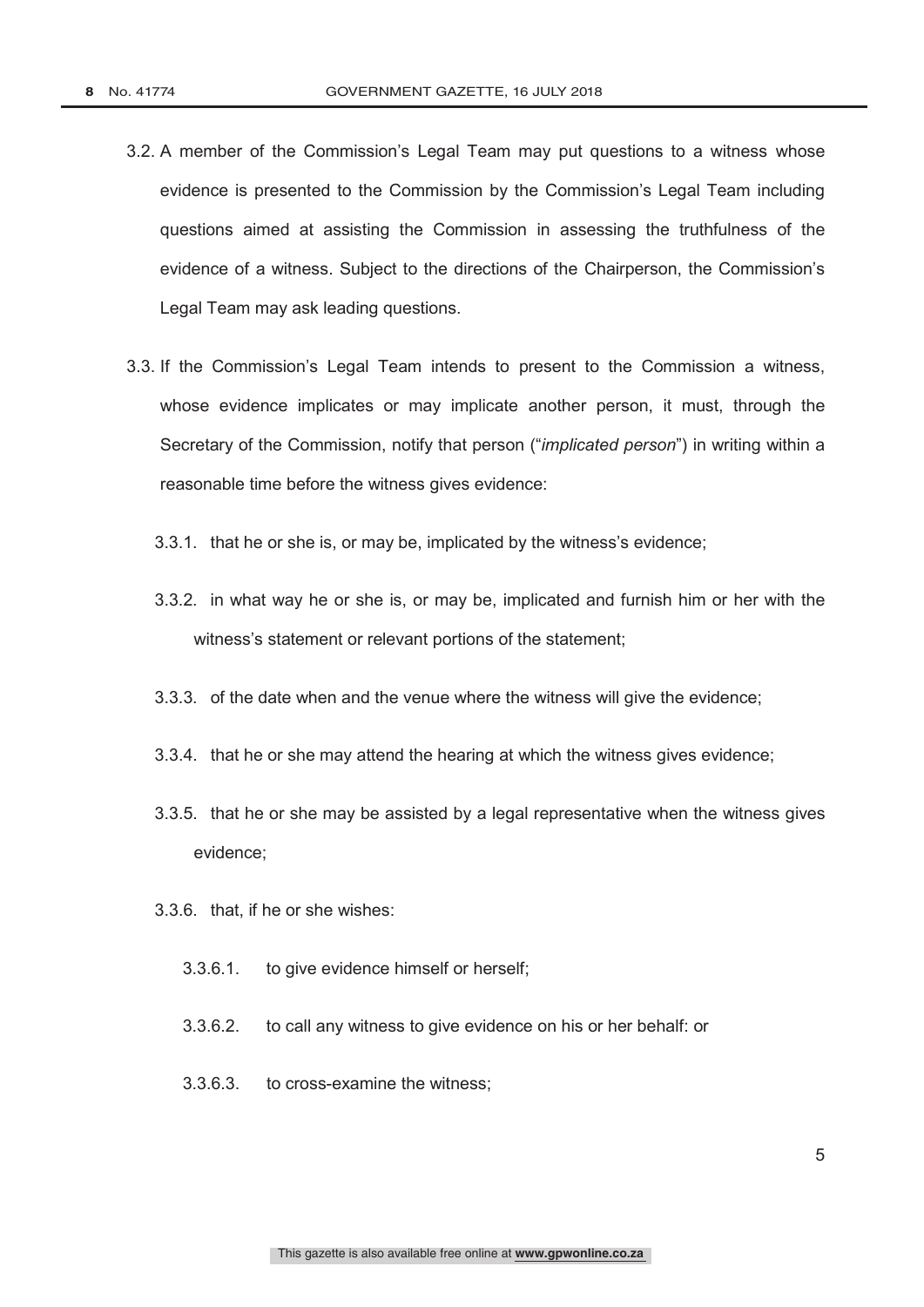he or she must, within two weeks from the date of notice, apply in writing to the Commission for leave to do so; and

- 3.3.7. that the Chairperson will decide the application.
- 3.4. An application in terms of Rule 3.3.6 above must be submitted in writing to the Secretary of the Commission with fourteen calendar days from the date of the notice referred to in Rule 3.3. The application must be accompanied by a statement from the implicated person responding to the witness's statement in so far as it implicates him or her. The statement must make it clear what parts of the witness's statement are disputed or denied and the grounds upon which those parts are disputed or denied.
- 3.5. If an implicated person believes that the Commission's Legal Team did not give him or her the notice referred to in Rule 3.3 within a reasonable time before the witness could or was to give evidence and that this may be prejudicial to him or her, he or she may apply to the Commission for such order as will ensure that he or she is not seriously prejudiced.
- 3.6. In deciding an application contemplated in Rule 3.3.6, the Chairperson may, in his discretion and on such terms and conditions as he may deem appropriate, grant leave to an implicated person: (a) to give evidence; (b) to call a witness to give evidence on his behalf and/or (c) to cross-examine the witness implicating him or her.
- 3.7. In accordance with Regulations 8(3), there is no right to cross-examine a witness before the Commission but the Chairperson may permit cross-examination should he deem it necessary and in the best interests of the work of the Commission to do so.
- 3.8. If the Chairperson grants leave to an implicated person in terms of Rule 3.6, a member of the Commission's Legal Team may put questions to any witness who gives evidence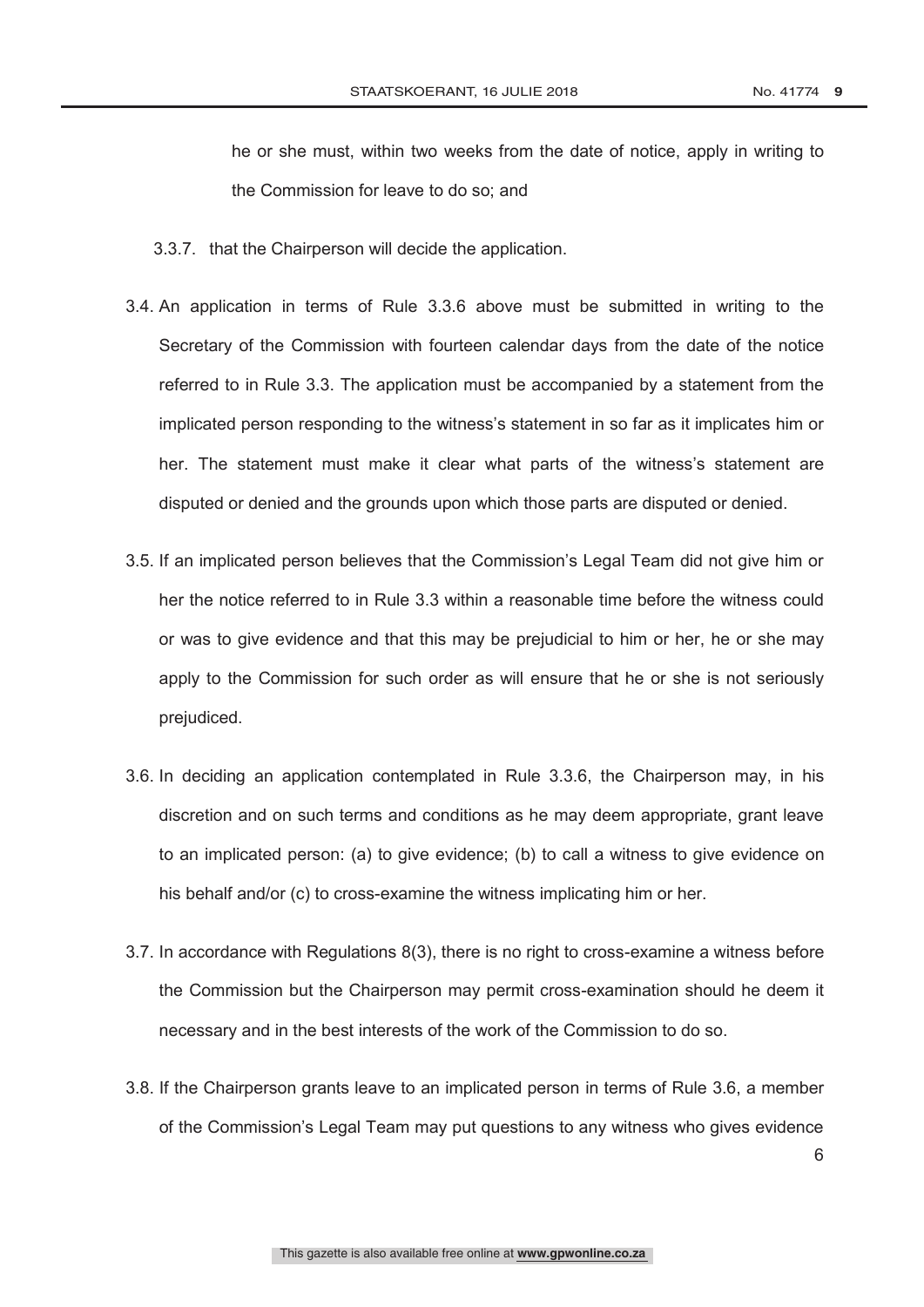pursuant to that ruling, including questions aimed at assisting the Commission in assessing the truthfulness of the evidence of a witness. Subject to the directions of the Chairperson, the Commission's Legal Team may ask leading questions.

- 3.9. An implicated person may apply to the Commission for leave to make written and/or oral submissions on the findings or conclusions that the Chairperson should make on the evidence placed before the Commission that relates to him or her.
- 3.10.The Chairperson may, at any time, direct any person against whom allegations are made in a witness's statement or evidence to respond in writing to the allegations relating to him or her in that statement or evidence and/or to answer in writing specific questions put to him or her by the Chairperson arising from the witness's statement.

#### **4. Hearings to be held in public**

- 4.1. Subject to Rule 4.2, the hearings of the Commission will be held in public.
- 4.2. In an appropriate case, the Chairperson may make an order that a hearing be held *in camera*. In such a case, the Chairperson shall specify in the order those persons who will be permitted to attend the hearing *in camera*.
- 4.3. At the request of the witness whose evidence is to be heard *in camera*, or, mero moto, the Chairperson must order that nobody may, directly or indirectly, disclose the identity of the witness who is to give evidence *in camera*.

#### **5. Venue for hearings**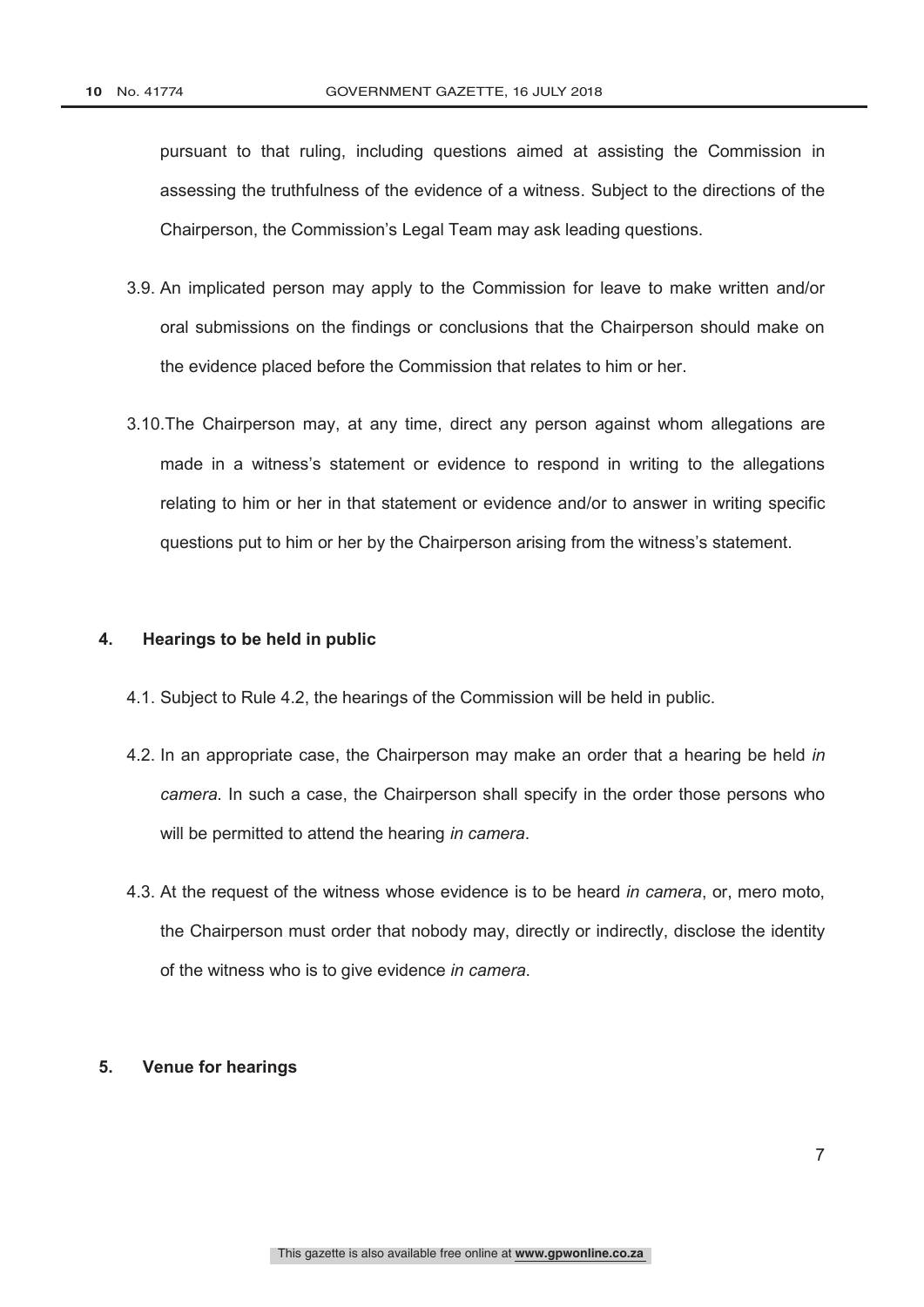- 5.1. Subject to Rule 5.2, the hearings of the Commission will be held at a venue designated for this purpose at 4<sup>th</sup> Floor, Hill on Empire, 16 Empire Road, Parktown, Johannesburg.
- 5.2. The Chairperson may, in his discretion, direct that a hearing or certain hearings of the Commission will be held at a venue other than the venue referred to in Rule 5.1.

#### **6. Evidence presented to the Commission**

- 6.1. The Commission may receive any evidence that is relevant to its mandate, including evidence that might otherwise be inadmissible in a court of law. The rules of evidence applicable in a court of law need not be strictly applied to the determination of the admissibility of evidence before the Commission.
- 6.2. Anyone who has knowledge of the matters that fall within the Terms of Reference of the Commission may deliver to the Secretary of the Commission a statement or affidavit setting out that information and the Secretary of the Commission will hand it over to the Commission's Legal Team for consideration.
- 6.3. Affidavits or statements that are submitted to the Commission should:
	- 6.3.1. be formatted in numbered paragraphs, and
	- 6.3.2. include an index and subject matter headings if the statement or affidavit is more than five pages in length.
- 6.4. Where a person seeks to provide expert evidence to the Commission, his or her evidence must include a summary of relevant qualifications and experience, a summary of the expert's opinion, as well as an explanation of the relevance of the expert's testimony to the work of the Commission.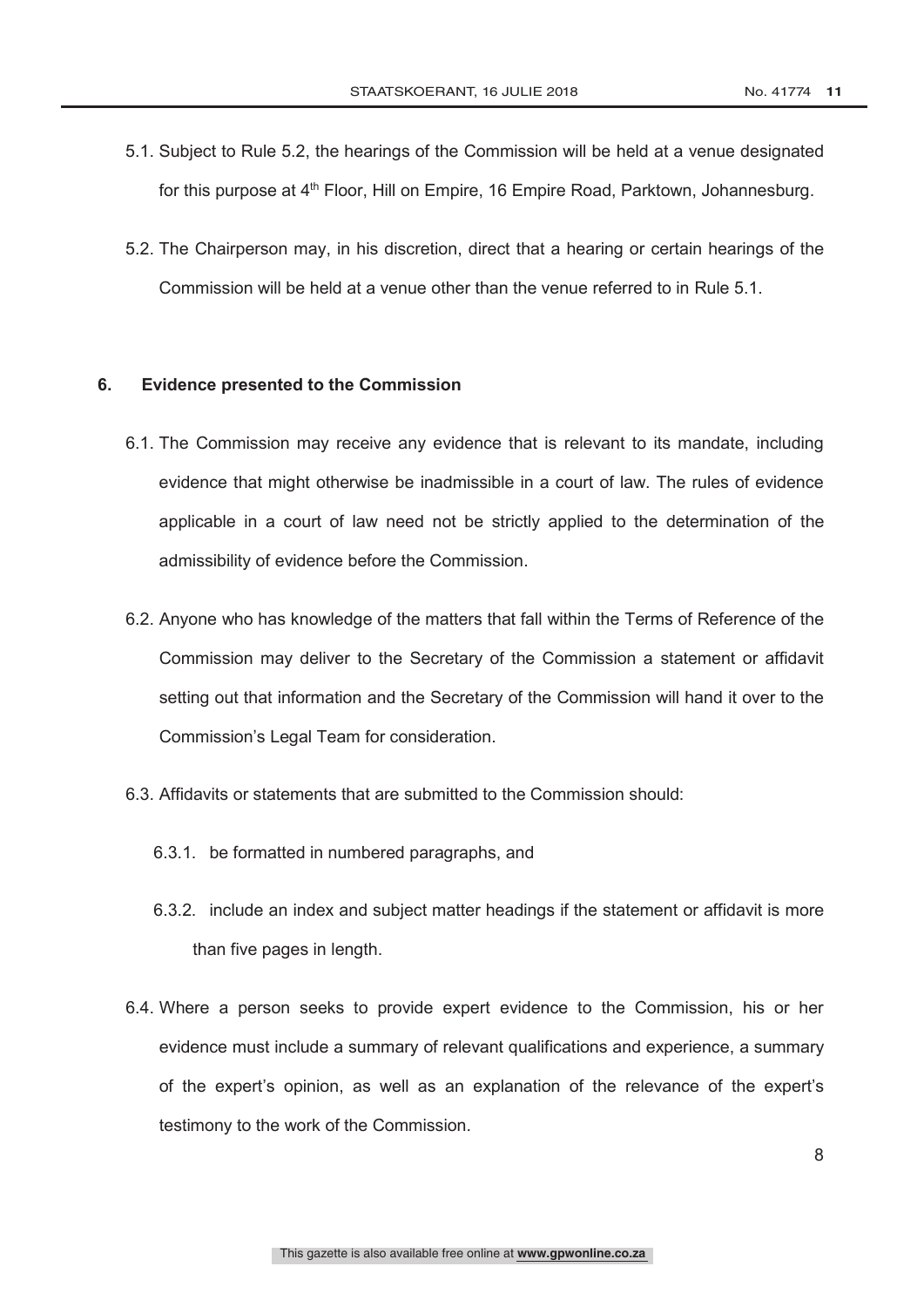6.5. Where the evidence intended to be placed before the Commission has previously been placed before another Commission or tribunal or Court or body, that fact must be disclosed by the person submitting that evidence in order for the Commission to secure the relevant transcript in respect of those proceedings.

#### **7. Oral Evidence at the Hearings**

- 7.1. Witnesses will be called to give oral evidence before the Commission at the discretion of the Chairperson. The Chairperson's decision to call a witness will be informed by the likely significance of the evidence in advancing the work of the Commission.
- 7.2. A witness appearing before the Commission may be assisted by a legal representative.
- 7.3. The Chairperson or another person who is generally or specifically authorised by the Chairperson to do so, shall administer the oath or affirmation to a witness before the witness may commence giving evidence.

#### **8. Order of evidence of a witness**

- 8.1. The order or sequence in which witnesses will be called before the Commission will be subject to the discretion of the Chairperson.
- 8.2. The Chairperson may, in his discretion, direct the cross-examination of a witness by an implicated person or his legal representative to take place after the Commission's Legal Team and the Chairperson have exhausted their respective questions to the witness.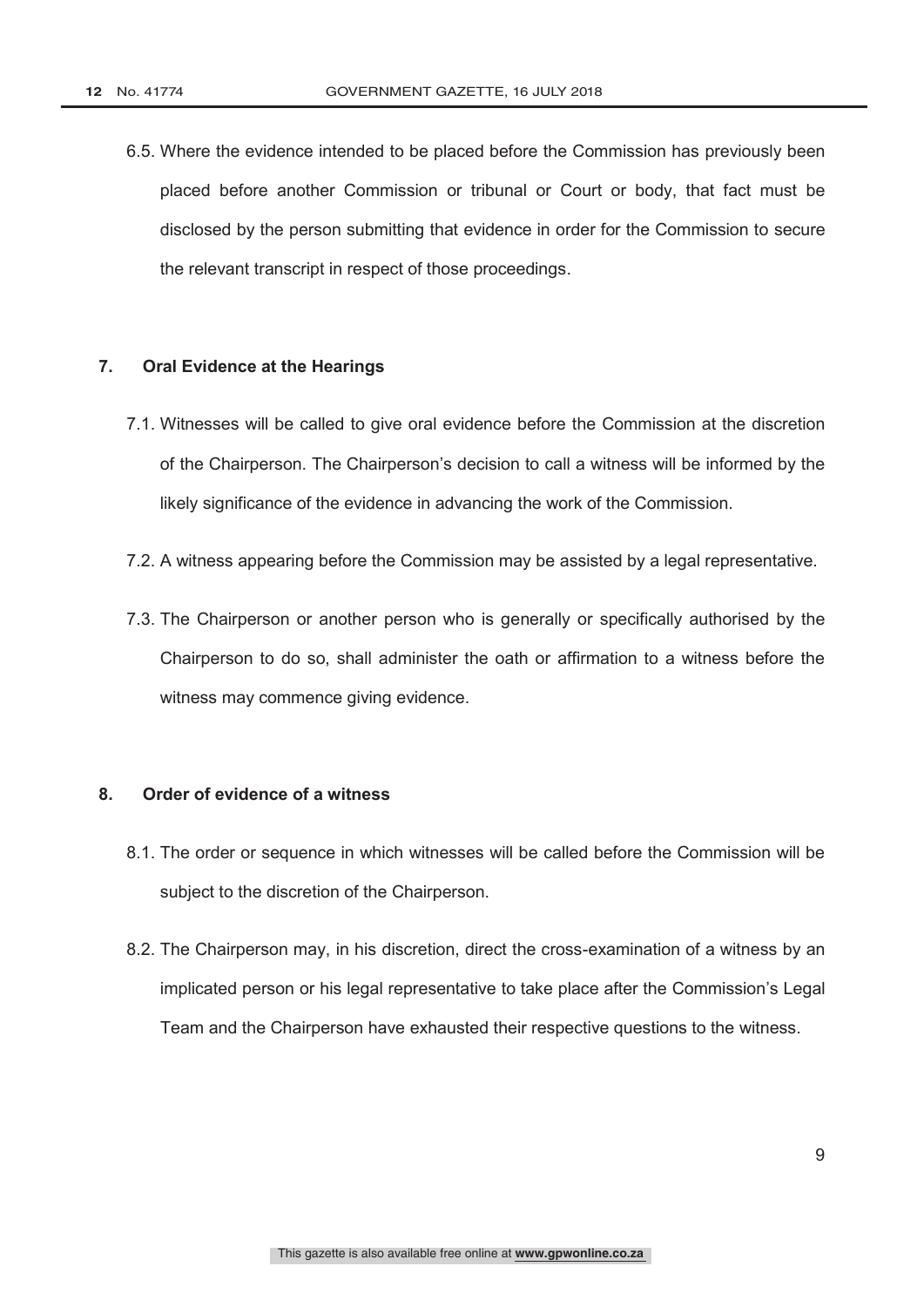#### **9. Other witnesses**

- 9.1. If any person considers that a particular witness should be called to give oral evidence, a written request to this effect should be made to the Commission and shall include the reasons for the request and the likely value of the evidence of such witness. Such witness may be called at the discretion of the Chairperson.
- 9.2. A witness may apply to the Chairperson, at least two weeks before he or she is scheduled to appear at a hearing, to have his or her evidence taken *in camera*. Such application must be in writing and must give reasons why such an order should be made. The Chairperson will decide that application in his discretion.

#### **10. Call for documents**

- 10.1. In terms of section 3(1) of the Commissions Act, read with Regulation 10(6), the Chairperson may summon any person to produce a document in his or her possession or under his or her control which has a bearing on the matter being investigated.
- 10.2. Any person to whom such a summons to produce a document is directed must, within ten days of receiving the summons, produce the documents requested or submit an affidavit to the Commission explaining why those documents cannot be produced.
- 10.3. Should a person claim that a document referred to in the summons is subject to legal professional privilege, he or she must:
	- 10.3.1. identify the document in respect of which privilege is claimed; and
	- 10.3.2. explain the basis for the claim of privilege in relation to each document.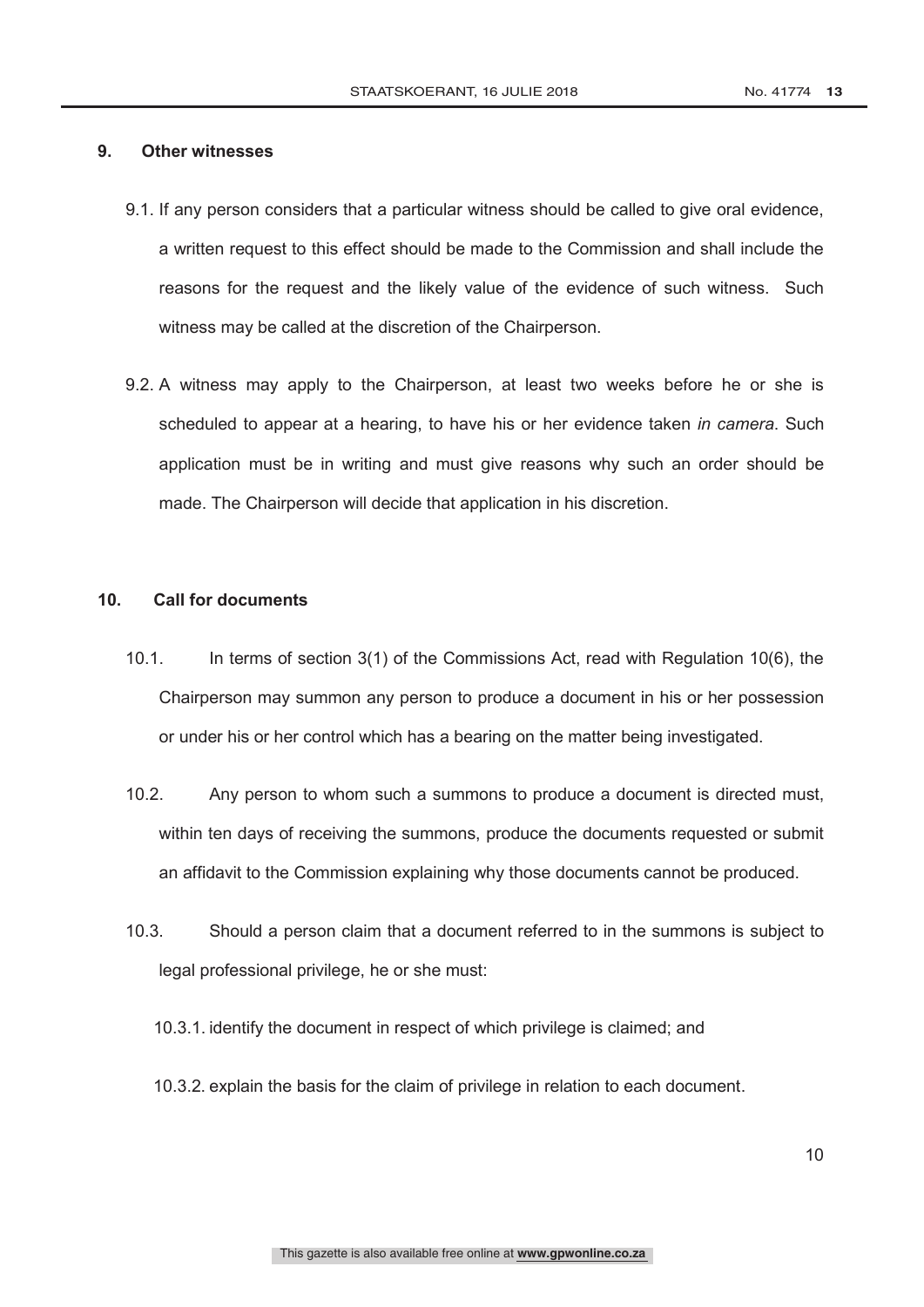10.4. Should a person claim that a document referred to in the summons is confidential for a reason other than that it is subject to legal professional privilege, such as that it is commercially sensitive or includes personal information, he or she must produce the document but must specify that the document, or part of it, should not be made public and must make application for the document (or part of it) to be treated as confidential in the investigation of the Commission. The application must be in writing and must set out:

10.4.1. what portions of document are claimed to be confidential; and

10.4.2. why those portions should not be publicly disclosed.

- 10.5. The Chairperson shall consider all claims of confidentiality for documents provided to the Commission and shall rule on whether the document will be treated as confidential.
- 10.6. If the document (or part of it) is determined to be confidential, it will not be included (or included only in redacted form to protect the confidentiality) in any of the Commission's publications nor referred to, in relevant part, in public hearings.
- 10.7. If the document is determined not to be confidential, it may be referred to in the Commission's publications and at public hearings.
- 10.8. The Commission shall notify the person who made a claim of confidentiality for a document of the Chairperson's determination prior to the document being referred to in a publication or at a public hearing.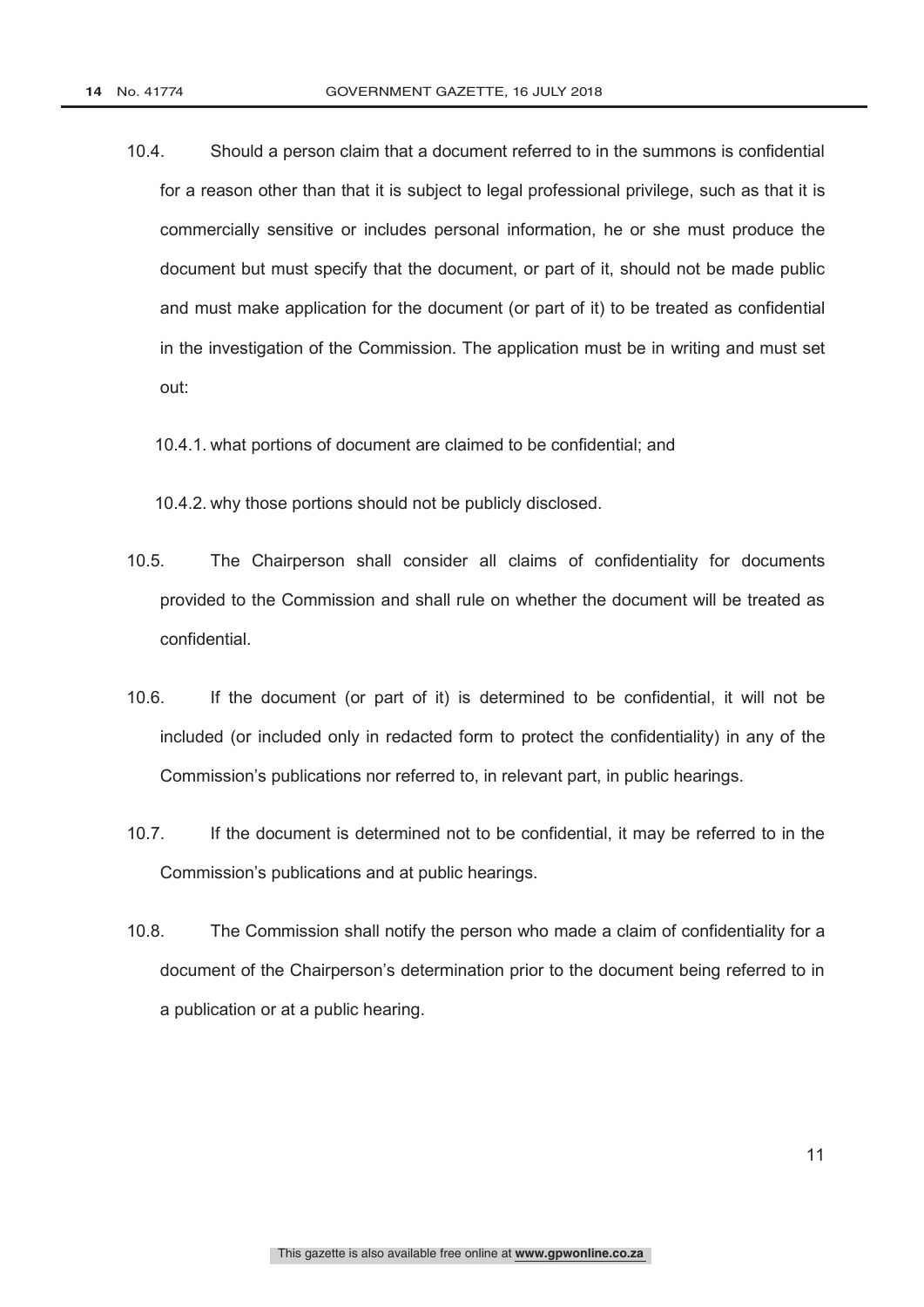#### **11. General**

- 11.1. Any party wishing to make any application to the Commission which is not otherwise provided for in these rules must do so on at least seven calendar days' notice in writing to the Commission but the Chairperson may condone non-compliance with this notice period on *good cause* shown.
- 11.2. The Commission may condone non-compliance with, or extend, any time-frame provided for in these Rules on good cause shown or when it is in the interests of the work of the Commission to do so.
- 11.3. Wherever these rules make provision for any person to apply to the Commission or to the Chairperson, the application must be a substantive application on affidavit with a notice of motion. The affidavit must, among other things, reflect the relevant facts, the order sought and the grounds relied upon to seek that order.
- 11.4. The application must be lodged with the Secretary of the Commission who will ensure that the original is delivered to the Chairperson and a copy to the Commission's Legal Team. The applicant in that application must cite every other person whose rights may be adversely affected by the order sought and serve a copy on him, her or it.
- 11.5. As soon as possible after the Chairperson has become aware of such an application, he must issue such direction or order as to the future conduct of the matter as he may consider appropriate.

#### **12. Practice directions**

12.1. The Chairperson may issue practice directions from time to time in regard to the proceedings of the Commission.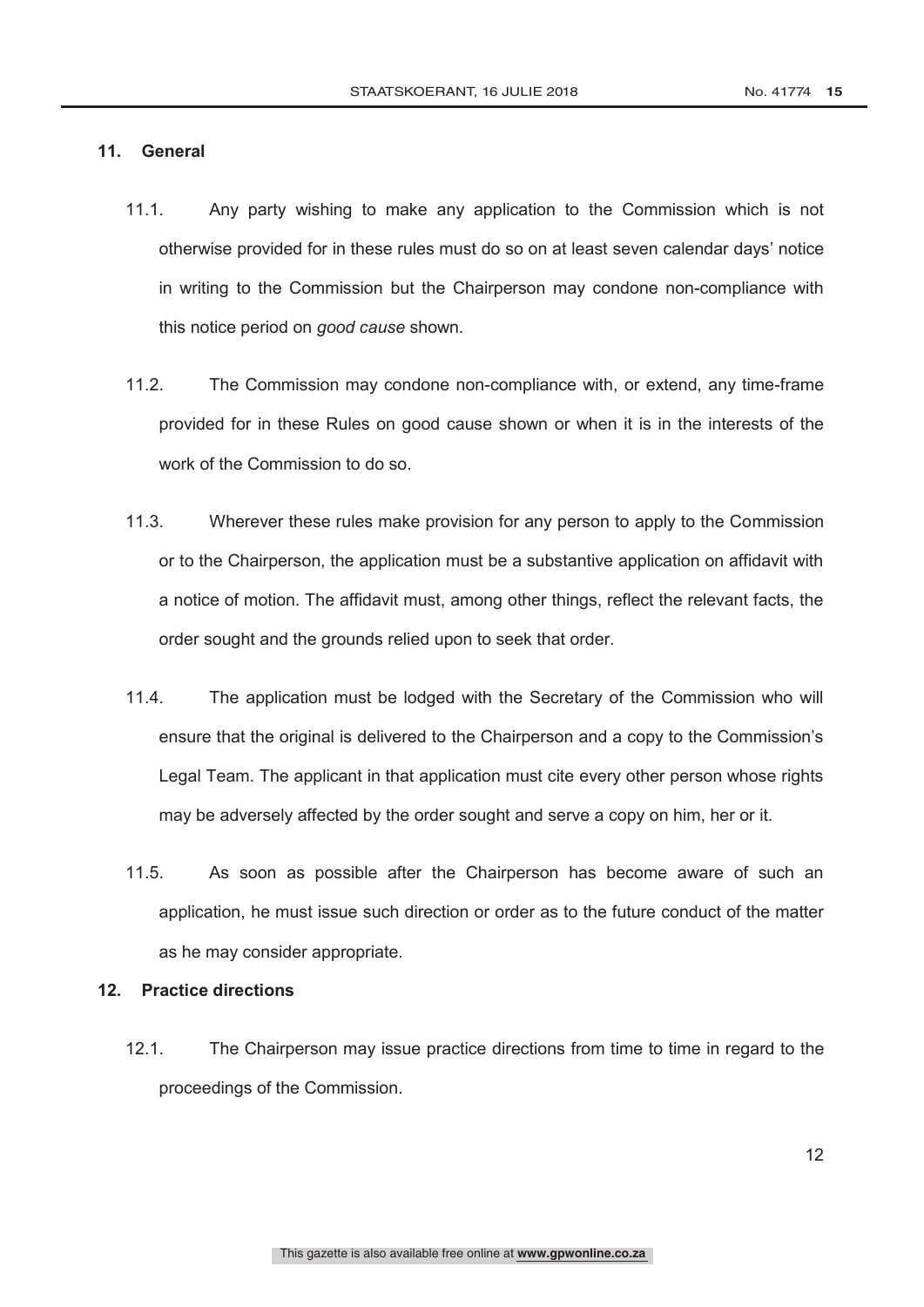#### **13. Amendment of Rules**

13.1. The Chairperson may amend these Rules from time to time.

#### **14. Commencement date of the Rules**

14.1 These Rules shall come into operation on the date of publication in the Government Gazette.

#### **15. Citation of the Rules**

15.1. These Rules shall be called the Rules of the Judicial Commission of Inquiry Into Allegations of State Capture, Corruption and Fraud In the Public Sector Including Organs of State.

Issued on 11 July 2018 for publication

**Justice RIMM Zondo** 

Deputy Chief Justice of the Republic of South Africa

And

Chairperson of the Commission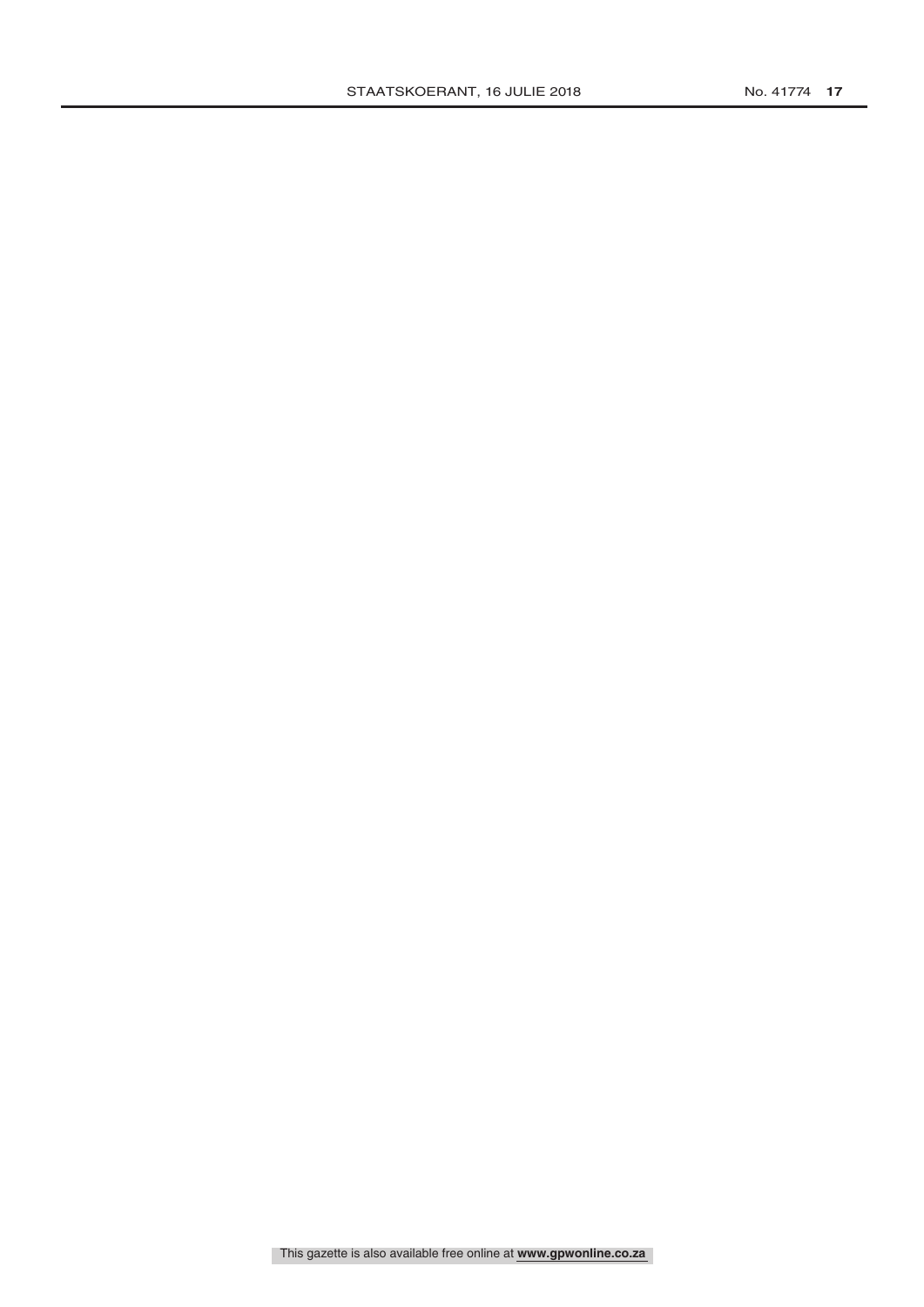This gazette is also available free online at **www.gpwonline.co.za**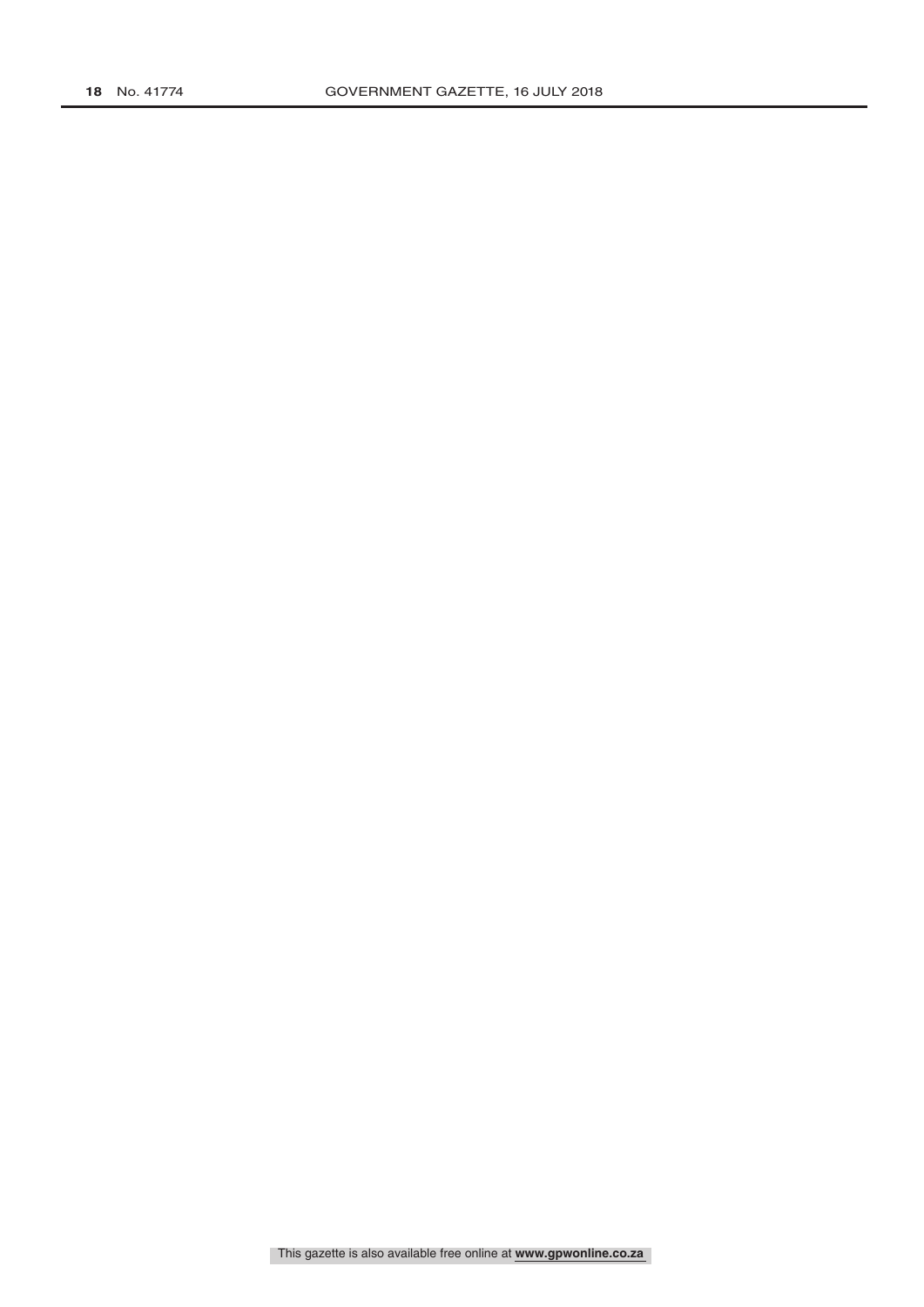# *Warning!!!*

## **To all** *suppliers and potential suppliers* **of goods to the Government Printing Works**

The Government Printing Works would like to warn members of the public against an organised syndicate(s) scamming unsuspecting members of the public and claiming to act on behalf of the Government Printing Works.

One of the ways in which the syndicate operates is by requesting quotations for various goods and services on a quotation form with the logo of the Government Printing Works. Once the official order is placed the syndicate requesting upfront payment before delivery will take place. Once the upfront payment is done the syndicate do not deliver the goods and service provider then expect payment from Government Printing Works.

Government Printing Works condemns such illegal activities and encourages service providers to confirm the legitimacy of purchase orders with GPW SCM, prior to processing and delivery of goods.

To confirm the legitimacy of purchase orders, please contact:

Renny Chetty (012) 748-6375 (Renny.Chetty@gpw.gov.za),

Anna-Marie du Toit (012) 748-6292 (Anna-Marie.DuToit@gpw.gov.za) and

Siraj Rizvi (012) 748-6380 (Siraj. Rizvi@gpw.gov.za)